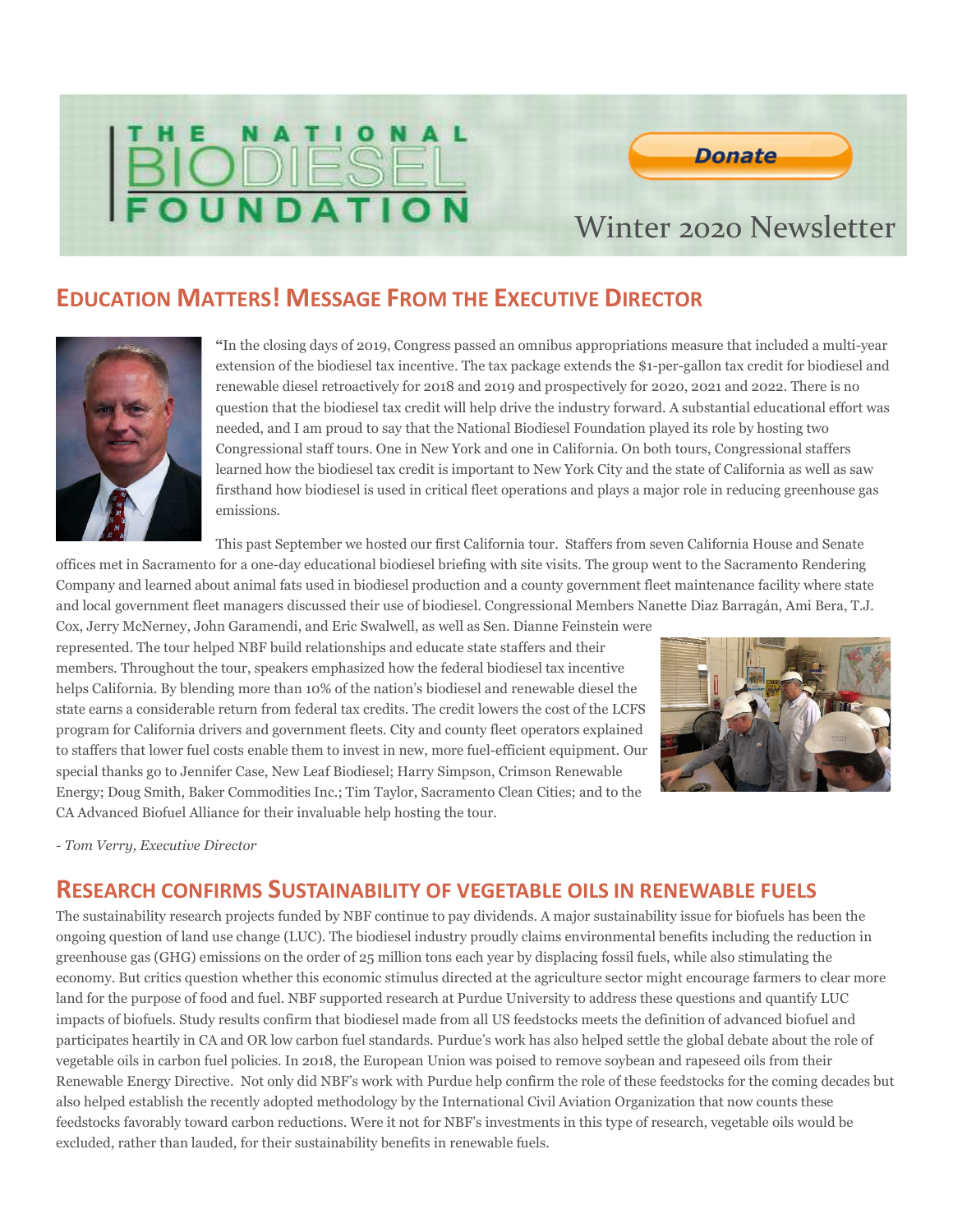# EPA AWARDS NBF FUNDING TO DEMONSTRATE B-100 TECHNOLOGY

Last fall, NBF received grant funding from the EPA for its 2020 National Clean Diesel Project. Partnering with the Iowa Department of

Transportation (Iowa DOT), Optimus Technologies, and the Renewable Energy Group, the project supports the purchase of three new snowplows that will operate on B100 and retire older polluting vehicles. These B100-optimized vehicles are providing communities in Des Moines and Ames with lower NOx and PM emissions on rail yard, terminal, and key distribution center routes. New vehicles will use Optimus' Vector Technology, allowing them to operate on 100% biodiesel. "The Iowa DOT is pleased to receive this award to help our fleet improve air quality in Iowa and maintain our status as an early adopter of biofuels," said David May, Iowa DOT Fleet Manager. The grant also funds technician training and outreach efforts featuring biodiesel and its benefits.



" At the Foundation, we are excited to partner with Iowa DOT on the first successful EPA DERA grant utilizing the Optimus B100 technology. It is a project like this that showcases the benefits of higher biodiesel blends as the future of clean and sustainable diesel." -- Tom Verry

# FLEET TRAINING PROVIDED OVERVIEW TO DC FLEETS ON B100 TECHNOLOGY

The Foundation co-sponsored a fleet training last August at the DC Department of Public Works (DPW) to provide an overview of its B100 demonstration using the Optimus Vector Technology add-on system. This system allows fleets to run on 100% biodiesel with no efficiency or mechanical issues. The system includes heaters to prevent cold weather issues. DPW has been operating six garbage packers with the B100 Optimus system throughout the harsh winter without any issues. Because of its success, DPW has ordered an additional 17 units. The training benefited more than 20 attendees from fleets plus another dozen interested parties. Training sponsors included Greater Washington Region Clean Cities Coalition, REG, Optimus, and DPW.



# Now Accepting Applications for \$2,000 Beth Calabotta Education Grant

Do you know a university student with an interest in science and \$2000 offered by the Beth Calabotta Sustainability Education Grant? To qualify, students must complete an application and if awarded the grant, commit to participate in the Biodiesel Sustainability Workshop and related activities scheduled for the first week of November 2020 in St. Louis, Missouri. Grant funds may be used to attend the workshop with any remaining funds applied toward academic expenses. Other eligibility requirements and full criteria are available on the grant homepage. Applications are due May 31, 2020. The grant winner will be announced by August 30, 2020.

The National Biodiesel Foundation established this grant in 2018 to assist deserving full-time students interested in science, research, and biodiesel sustainability. "Beth was an advocate for student development and a supporter of biofuel sustainability. She had an unquenchable love for agriculture and life-sciences," said Tom Verry, Executive Director for the National Biodiesel Foundation. "Beth had a passion for student education and advanced biofuels," commented Jeff Lynn, NBF President, "The Foundation is honored to provide financial support in her honor to continue her legacy." Funding for this grant comes from a generous donation from Bayer (Monsanto).





# Biodiesel Featured on Congressional Educational Tours

The Foundation expanded its educational efforts by sponsoring three congressional tours in 2019 in Iowa, New York, and more recently California. Last April, the Foundation hosted a group of congressional staffers in New York City (NYC) for the Sustainable Biodiesel: Improving the Environment and Economy Tour. This annual tour educates interested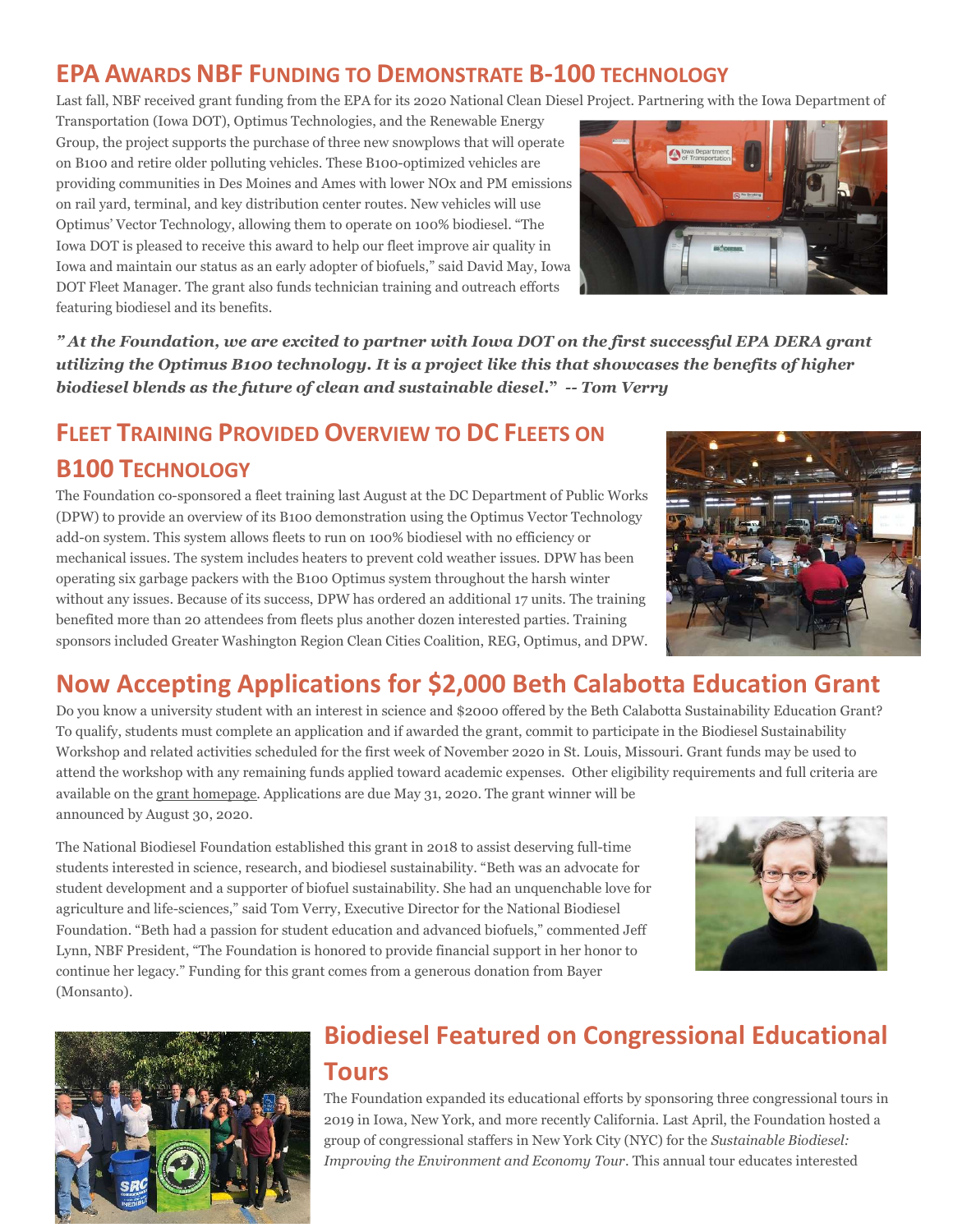congressional staff about NYC's use of biodiesel as a key component in meeting its environmental goals and how federal biodiesel policies are important to the city. The tour sparked a discussion on how federal policies have helped cities achieve environmental, health and sustainability goals by supporting the biodiesel industry. In August, NBF continued its support of the IRFA Biofuels Science and Sustainability Tour. Forty participants visited a family farm, biodiesel plant, blending facility, and a fuel retailer among other stops. This provided a full spectrum of the biodiesel production and distribution process from feedstock to retail. In September, the Foundation offered a California educational experience detailed in the Executive Director's message above.

NBF extends a warm thanks to tour sponsors including HERO BX, Incobrasa, Iowa Renewable Energy, Mid-America Biofuels, REG, Western Dubuque Biodiesel, Western Iowa Energy, and the National Biodiesel Board.

The Foundation will hold its next Congressional educational tour in New York this Spring.

# STUDENT SCIENTISTS MAKE A DIFFERENCE

This year, 15 university science majors with an interest in aspects of the biodiesel industry received travel scholarships to attend the 2020 National Biodiesel Conference & Expo in Tampa. The students represented Goldengate International College; Iowa State University; Loyola University Chicago; North Carolina State University; State University of New York, College of Environmental Science and Forestry; University of Idaho; University of Kansas; University of Minnesota and Yale University. NBB, the United Soybean Board, the National Biodiesel Foundation and the Kansas Soybean Commission sponsored the scholarships.



Student participation at the conference was made possible by the Next Generation Scientists for Biodiesel program which marked its 10<sup>th</sup> Anniversary in 2019. Since its inception, nearly 200 students have attended the National Biodiesel Conference, gaining valuable knowledge and connections. Program alumni have gone on to work in the biodiesel industry, start their own energy or feedstock companies, manage biodiesel lab facilities, and even serve on the World Energy Council.

This program is supported, in part, by donations to NBF and our Giving Tuesday campaign. This year's campaign goal was to fund 2-3 scientists to attend and present posters at the NBB Conference. Thank you to everyone who supported this effort. The

next Giving Tuesday will be on December 1, 2020.

# Auctions Raise Important Funding at Tampa Conference

The silent and live auctions held at the National Biodiesel Conference in Tampa last month were a resounding success. Thank you to the National Biodiesel Board for sponsoring the auction booth and to the Renewable Energy Group for allowing us to hold our Live Auction during their reception. Over the course of the three-and-a half day conference Foundation fundraisers netted \$26,000. Activities also included a cigar fundraiser and cash donations. Thank you to everyone who sponsored and purchased items or made donations. See the list of donors at bottom. Funds raised are central to ensuring the organization can implement important biodiesel research and education in the coming year.



# Thank You to All Our 2019 Corporate and Individual Donors

#### Corporate Donors

Advanced Fuel Solutions Bakers Commodities Bayer BBI International Cape Cod Biofuels Central Trust Company Chico Hot Springs Resort Clean Fuels Consulting Coopers Hawk Winery & Restaurants Emergent Green Energy, Inc.

Fogo de Chao Steak House Greater Washington Region CCC Harms Oil HERO BX Incobrasa Industries Iowa Renewable Energy Iowa Soybean Association John Deere Kansas City Chiefs Kansas City Zoo

Kansas Soybean Commission KCE Affairs Associates Mary Kay Marriott Crystal Gateway Mid-America Biofuels Minnesota Soybean Processors National Biodiesel Board Nazzaro Group, LLC National Biodiesel Board Nebraska Soybean Board